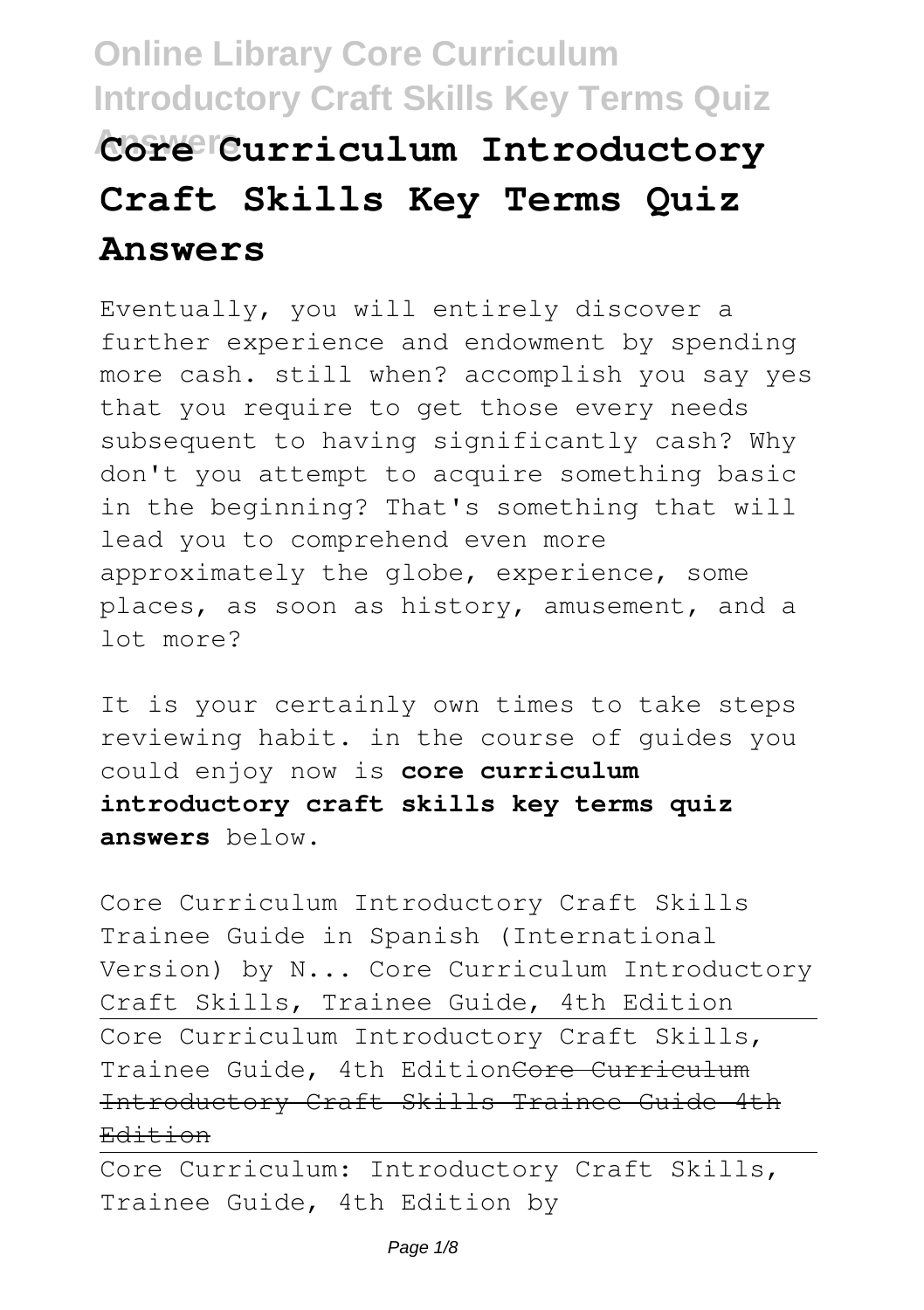**Answers** NCCER(2009-06-26)*Intro To Construction Math Final Copy Want to study physics? Read these 10 books* NCCERconnect: Student Walkthrough NCCER MODULE 00101 15 BASIC SAFETY Introduction to Reading Skills: Author's Purpose 2 How To Master 5 Basic Cooking Skills | Gordon Ramsay How To: Reading Construction Blueprints \u0026 Plans | #1 Carpentry Skills Test **Power tools word list** Tool Tip Basics: Hammer : Tool Tip Basics Lesson Plan With Examples Video Teaching Lazy Bachelors How To Cook A Basic Curry | Gordon Ramsay **How I Lesson Plan {Writing}** What is the Core Curriculum? <del>lesson plan with example</del> My Path into Physics (at MIT) *How I Lesson Plan {Introduction and Reading}*

Introductory Book Sculpture Lesson Pearson NCCER Custom book creation.

IMT 060 Module 3 Hand Tools*Intro to Power Tools Final Copy Basic Safety Lecture - NCCER Core Curriculum*

Maintenance: BAM 100 - Module 1 Basic Site Safety Part 2 (Mr. Adams) HMT 060 Module 5 Construction Drawings *Core Curriculum Introductory Craft Skills* CRAFT SKILLS Curriculum Notes CORE Introduction to Construction Drawings (10 Hours) AK:F1/0%(%)+%,)\*1(+%/ (Module ID 00105-15) Introduces the basic terms, components, and symbols of construction drawings, as well as the most common drawing types. Also covers the interpretation and use of drawing dimensions. Introduction to Basic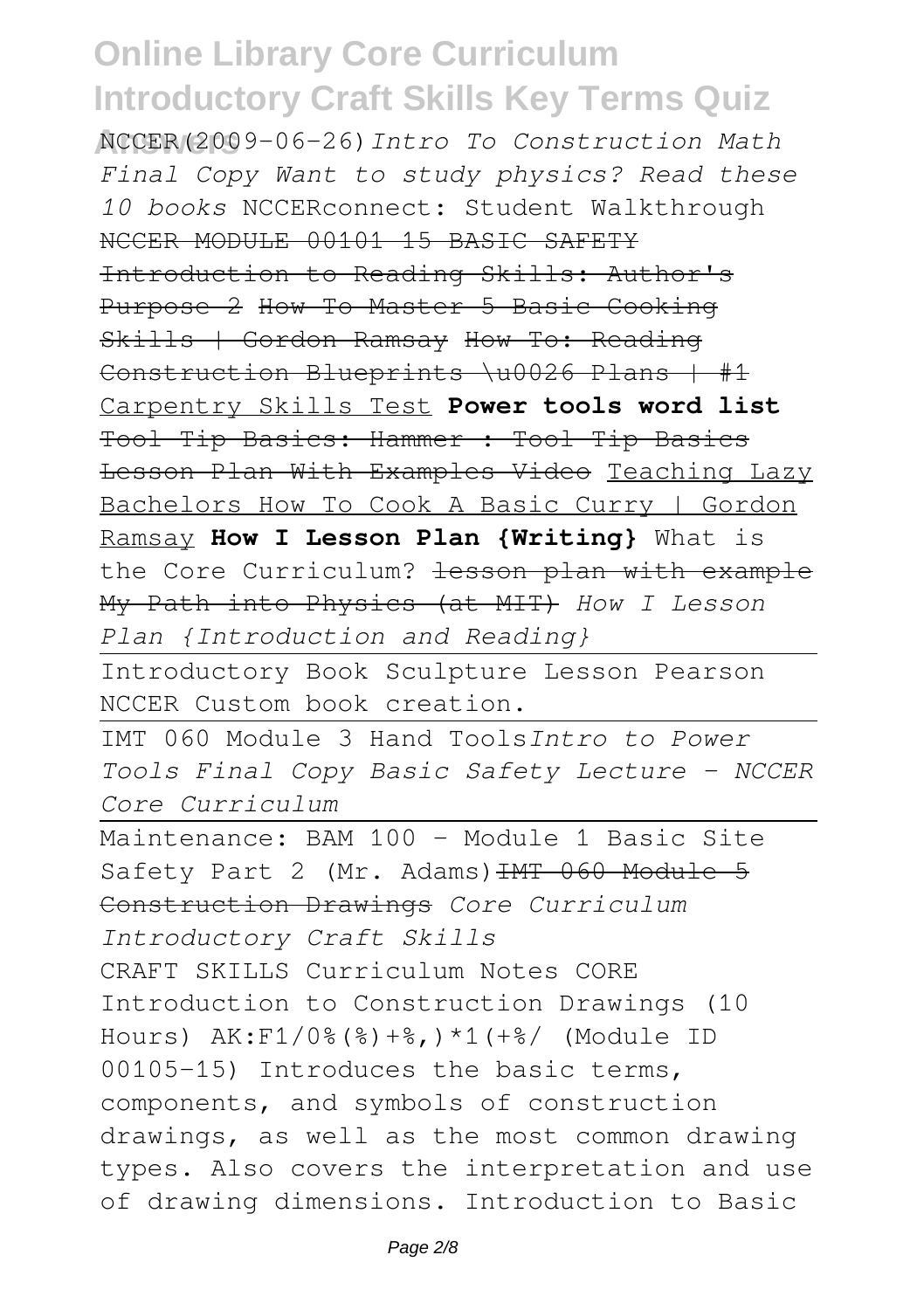**Answers** Rigging (7.5 Elective Hours)

*Core: Introductory Craft Skills - NCCER Home* Nine modules in all provides coverage of: Basic Safety, Introduction to Construction Math, Introduction to Hand Tools, Introduction to Power Tools, Construction Drawings, Basic Rigging, Basic Communication Skills, Basic Employability Skills, and Introduction to Materials Handling. Key Features

*Core Curriculum: Introductory Craft Skills, Trainee Guide ...* Key content includes Basic Safety, Introduction to Construction Math, Introduction to Hand Tools, Introduction to Power Tools, Introduction to Blueprints, Basic Rigging, Basic Communication Skills, Employability Skills.

*NCCER, Core Curriculum: Introductory Craft Skills in ...* Core Curriculum: Introductory Craft Skills \$3,000 The NCCER Core Curriculum is 72.5 hours and is a prerequisite to all other Level 1 craft curriculum. Completing the Core Curriculum gives the trainee the basic skills needed to continue education in any craft area he or she chooses.

*Core Curriculum: Introductory Craft Skills « Inspire ...* AA & AS Degrees - General Studies & Transfer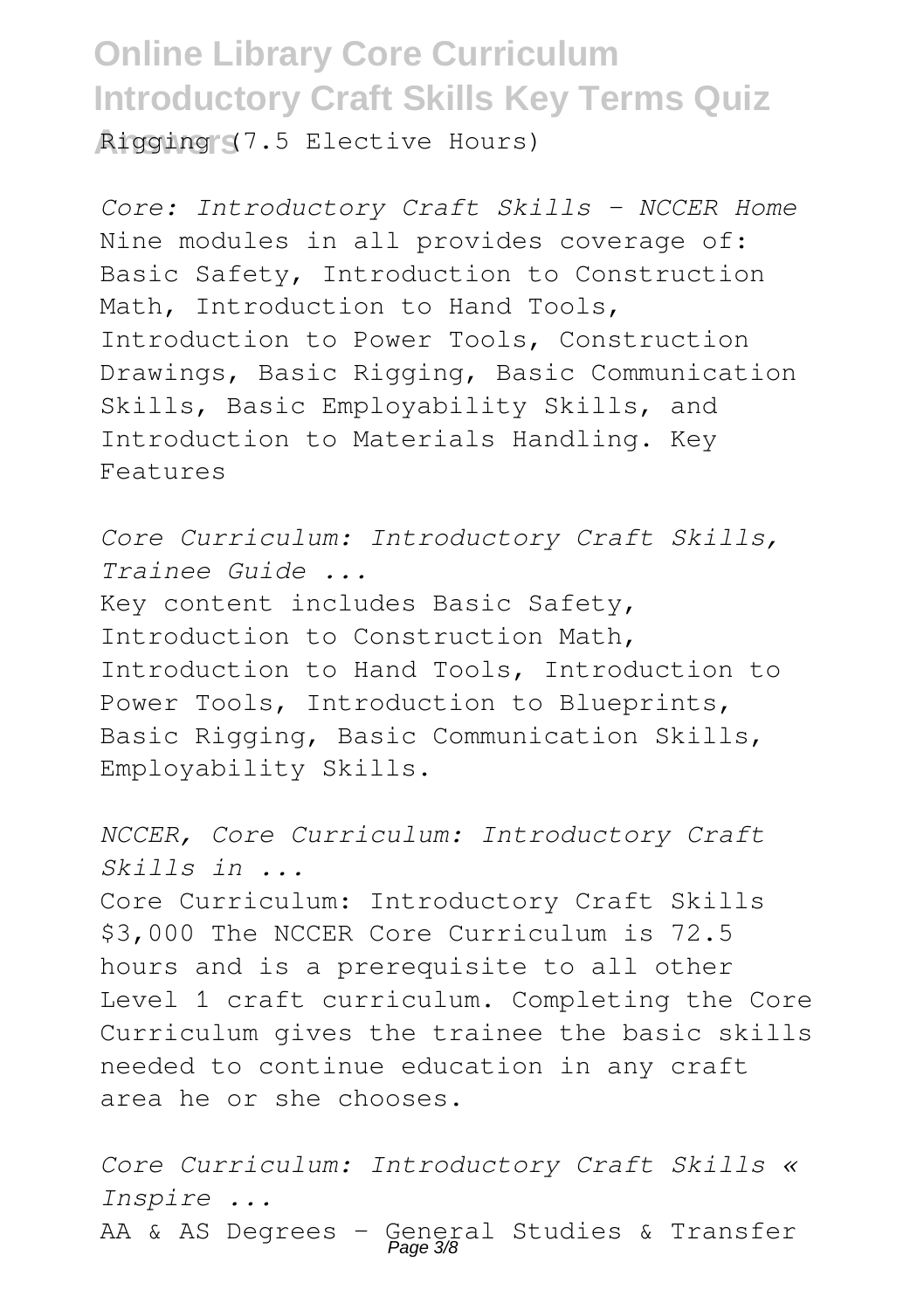**Answers** Business & Technology Health Careers Industrial Trades Public Service Academic Divisions Academy of Lifelong Learning Adult Education Catalog Core Curriculum Employee Training Kids College Pre-College & Dual Enrollment Workforce & Continuing Education

*VC offering Introductory Craft Skills classes* Core Curriculum: Introductory Craft Skills \$3,000 The NCCER Core Curriculum is 72.5 hours and is a prerequisite to all other Level 1 craft curriculum. Completing the Core Curriculum gives the trainee the basic skills needed to continue education in any craft area he or she chooses.

*Core Curriculum Introductory Craft Skills Answers | hsm1 ...* Start studying POWER TOOLS - Trade Terms Quiz Module 4 (Core Curriculum - Introductory Craft Skills 5th Edition). Learn vocabulary, terms, and more with flashcards, games, and other study tools.

*POWER TOOLS - Trade Terms Quiz Module 4 (Core Curriculum ...* Key content includes: Basic Safety, Introduction to Construction Math, Introduction to Hand Tools, Introduction to Power Tools, Construction Drawings, Basic Rigging, Basic Communication Skills, and Basic Employability Skills. A new module titled Introduction to Materials Handling has also been added! Page  $4/8$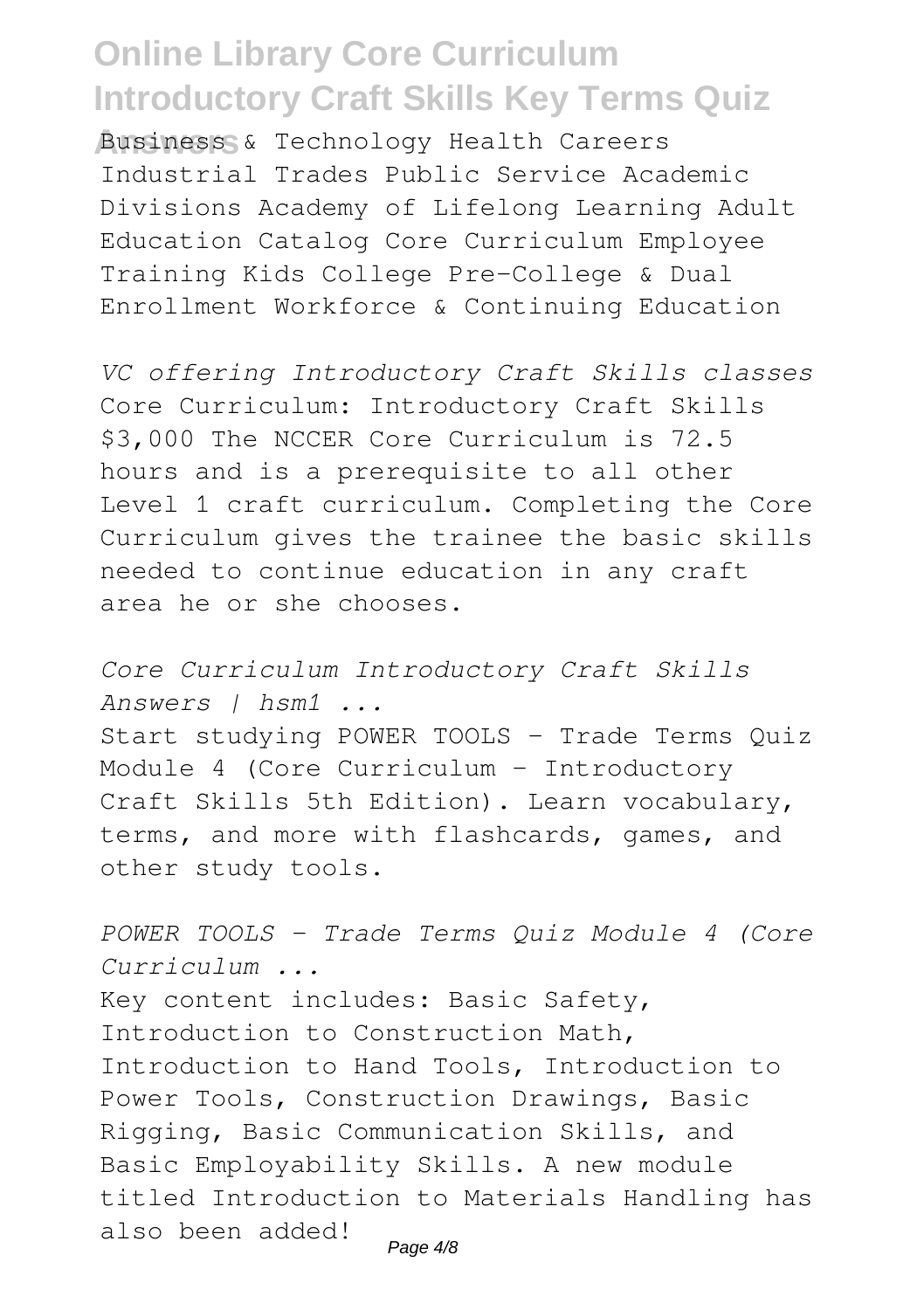*NCCER, Core Curriculum Trainee Guide, 5th Edition | Pearson*

Start studying Introductory craft skills module 8. Learn vocabulary, terms, and more with flashcards, games, and other study tools.

*Best Introductory craft skills module 8 Flashcards | Quizlet* Victoria College is accepting registrations for its Core Curriculum: Introductory Craft Skills classes that begin in January. Contributed by Victoria College

*VC offering Introductory Craft Skills classes ...*

Topics include: basic construction, construction safety, practical math as applied to the construction trades, introduction to blueprint reading, basic rigging, and introduction to hand and power tools.

*Core Curriculum: Introductory Craft Skills* Key content includes: Basic Safety, Introduction to Construction Math, Introduction to Hand Tools, Introduction to Power Tools, Construction Drawings, Basic Rigging, Basic Communication Skills, and Basic Employability Skills.

*Core Curriculum Trainee Guide: NCCER: 9780134130989 ...* Page 5/8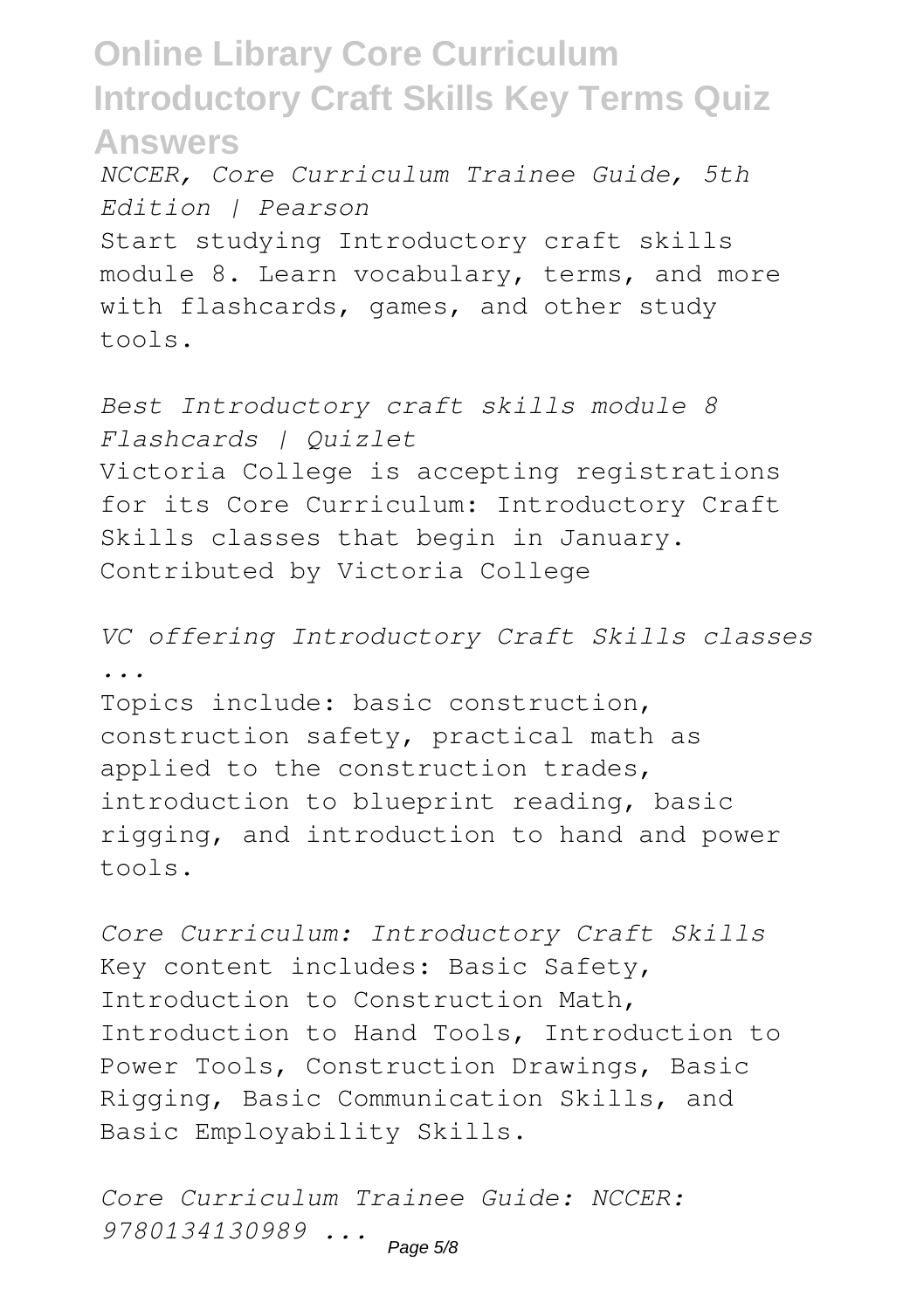**Answers** Key content includes: Basic Safety, Introduction to Construction Math, Introduction to Hand Tools, Introduction to Power Tools, Construction Drawings, Basic Rigging, Basic Communication Skills, and Basic Employability Skills. A new module titled Introduction to Materials Handling has also been added!

*NCCER Bookstore: Core Curriculum Trainee Guide, 5th Edition* Victoria College will offer two sessions of its Core Curriculum: Introductory Craft Skills class beginning in January. One session will be offered Mondays and Wednesdays from 6-10 p.m. on Jan. 11-Feb. 15, and the other will be offered on Tuesdays and Thursdays from 6-10 p.m. on Jan. 12-Feb. 11. Both classes will be held in Room 223 of the Industrial Training Center at VC's Emerging ...

*VC offering Introductory Craft Skills classes | News Break* CRAFT SKILLS Curriculum Notes CORE CURRICULUM Introduction to Hand Tools (10 Hours) Trainee \$20 ISBN 978-0-13-412937-2 Instructor \$20 ISBN 978-0-13-412886-3 (Module ID 00103-15) Introduces common hand tools used in a variety of construction crafts. Identifies tools and how to safely use them. Also presents proper hand tool maintenance. Introduction to Power Tools (10 Hours)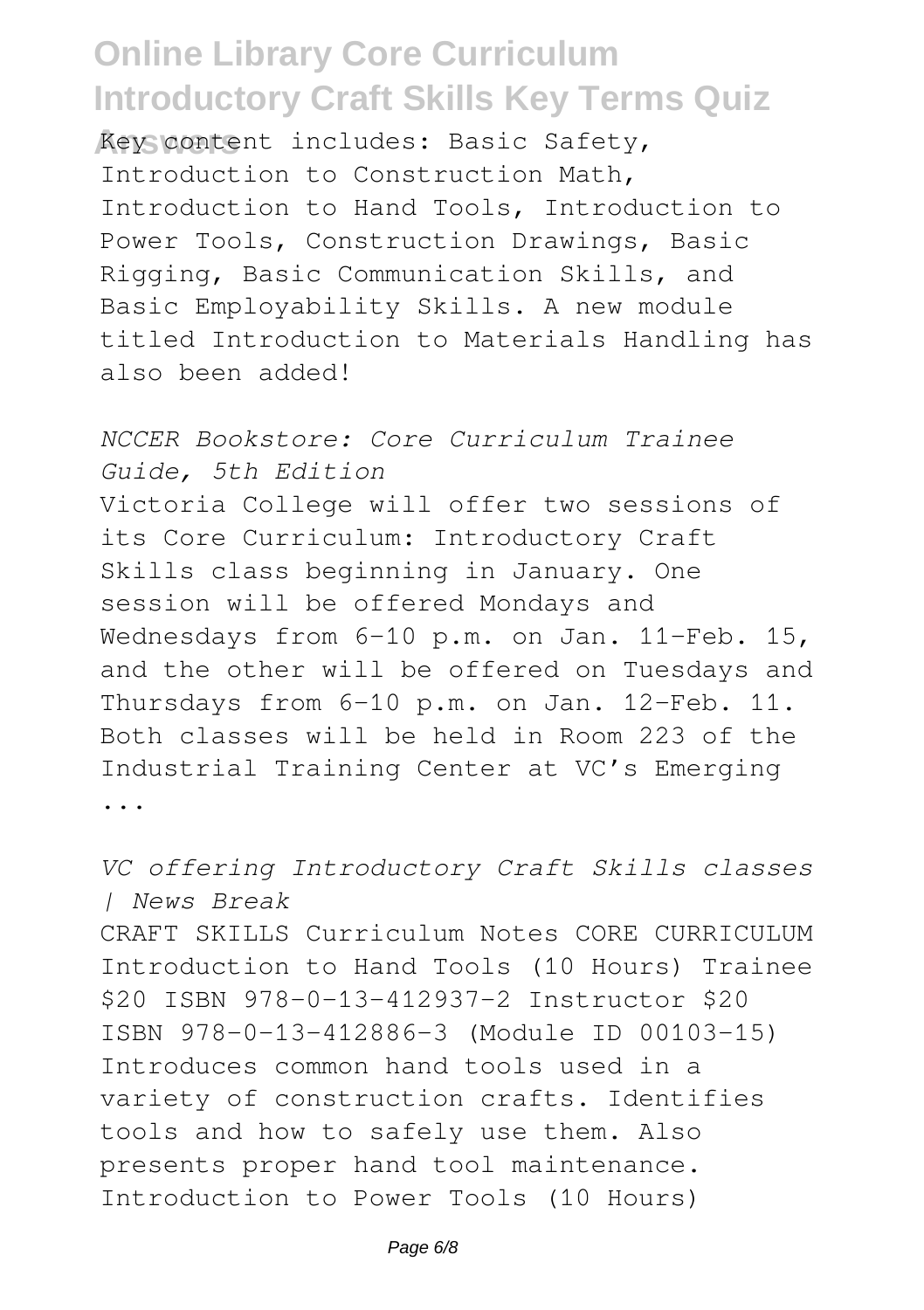**Answers** *Core Curriculum: Introductory Craft Skills* Introductory Craft Skills The NCCER Core Curriculum is 72.5 hours and is a prerequisite to all other Level 1 craft curriculum. Completing the Core Curriculum gives the trainee the basic skills...

#### *Inspire Cayman Training*

essenal knowledge, skills, abilies, and disposions. This includes print and non-print materials, including comprehensive/core tex tbooks, supplemental materials, Web-based and electronic tex tbooks, and assessments.

*Instructional Resource Name: NCCER Core Curriculum ...*

Trainees who complete the curriculum have the basic skills needed to continue training in any craft area he or she chooses. The revised Core includes metric conversions and additional international features. Also, the Basic Rigging module is now called Introduction to Basic Rigging and focuses more heavily on safety with rigging and cranes.

*NCCER's Revised Core Now Available* Key content includes: Basic Safety, Construction Math, Hand Tools, Power Tools, Construction Drawings, Basic Rigging, Communication Skills, and Employability Skills.

*Core Curriculum: Introductory Craft Skills,* Page 7/8